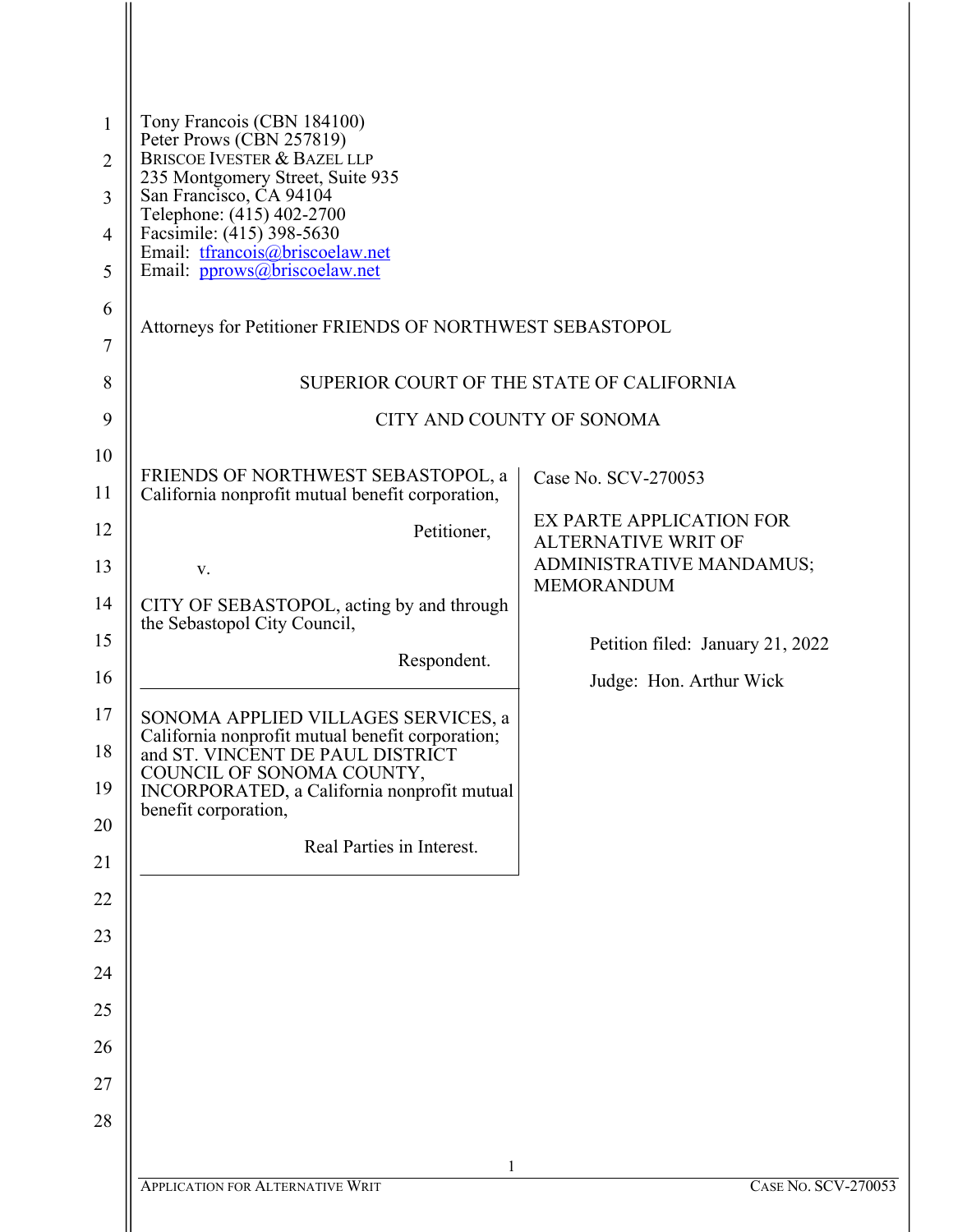6

7

8

9

10

11

12

13

14

15

16

17

18

19

20

21

22

23

#### **EX PARTE APPLICATION FOR ALTERNATIVE WRIT OF MANDAMUS**

Petitioner Friends of Northwest Sebastopol hereby applies ex parte for an alternative writ of administrative mandamus directing respondent City of Sebastopol, at its first opportunity, to set aside its November 30, 2021 decision to move an RV encampment project from Morris Street, Sebastopol, to private property at 845 Gravenstein Highway, or in the alternative to show cause in this Court, by February 16, 2022, why it has not done so.

This ex parte application for an alternative writ is made under CCP §§ 1087, 1088, and 1107. An alternative writ of mandamus is issued ex parte when the allegations of the petition suffice to state a prima facie case for a writ of mandamus. (*Dare v. Board of Medical Examiners* (1943) 21 Cal.2d 790, 796.) Here, each of the four counts of the petition allege that respondent City of Sebastopol prejudicially abused its discretion by making a decision to approve an RV encampment, which decision was not in accordance with municipal law, including provisions prohibiting living in RVs (Sebastopol Municipal Code  $\S 17.100.070(C)(4)$ ), or State law, including CEQA, over the objections of current members of Petitioner and without any CEQA review or exemption. Prejudicial abuse of discretion is grounds for issuance of a writ of mandamus. (CCP § 1094.5(b).) Because the petition states a prima facie case for a writ of mandamus, an alternative writ should issue ex parte.

Proofs of service of the petition on respondent and real parties in interest will be filed by the ex parte application date of February 1. Petitioner's memorandum on the merits in support of a peremptory writ of mandamus is included with this application. Petitioner has lodged, and intends to proceed on the basis of, a partial administrative record. (*See Elizabeth D. v. Zolin* (1993) 21 Cal.App.4th 347, 355 (a partial record lodged by petitioner can be sufficient to establish prejudicial abuse of discretion).) Petitioner is content to proceed on the basis of the partial record it has lodged.

Petitioner seeks the earliest possible hearing date on the merits, so as to avoid undue hardship and uncertainty to the residents of the RV encampment the City seeks to move from Morris Street to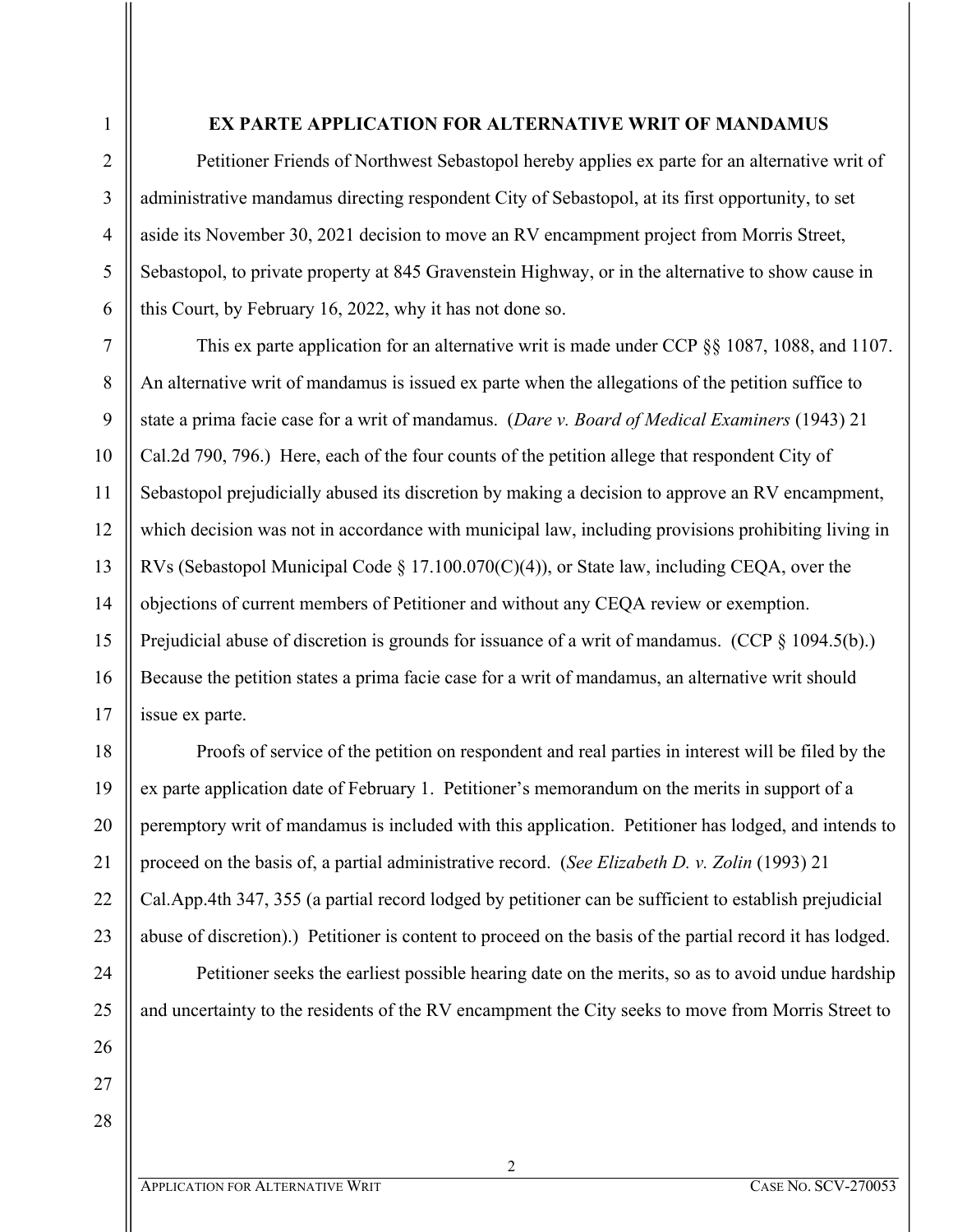| $\mathbf{1}$   | Granvenstein Highway, <sup>1</sup> and to avoid any need for Petitioner to seek a stay or temporary restraining                                         |
|----------------|---------------------------------------------------------------------------------------------------------------------------------------------------------|
| $\overline{2}$ | order preserving the status quo before the merits are heard. CCP $\S$ 1088 allows for a hearing on the                                                  |
| 3              | merits in writ cases so long as there is "at least ten days" notice. CCP § 1107 provides that a                                                         |
| $\overline{4}$ | respondent and any motivated real parties in interest should file "points and authorities in opposition                                                 |
| 5              | to the granting of the writ" "[w]ithin five days" after service.                                                                                        |
| 6              | Consistent with these statutes, and with Petitioner's interest in proceeding to the merits as                                                           |
| 7              | soon as possible, Petitioner proposes the following schedule:                                                                                           |
| 8              | February 2, 2022: Court issues alternative writ and Petitioner to serve alternative                                                                     |
| 9              | writ by email.                                                                                                                                          |
| 10             | February 9, 2022: Respondent and any real parties in interest to file points and                                                                        |
| 11             | authorities in opposition to the granting of the writ and serve by email.                                                                               |
| 12             | February 11, 2022: Petitioner to file reply and serve by email.                                                                                         |
| 13             | February 16, 2022, 3pm: Hearing on the merits                                                                                                           |
| 14             | Prior to filing this application, counsel for Petitioner met-and-conferred by phone and email                                                           |
| 15             | with counsel for respondent City of Sebastopol and real party in interest St. Vincent De Paul District                                                  |
| 16             | Council of Sonoma County Incorporated ("St. Vincent"), and by email with real party in interest                                                         |
| 17             | Sonoma Applied Villages Services ("SAVS"). Sebastopol and St. Vincent would not agree to stay                                                           |
| 18             | the project pending a hearing on the merits, and also would not agree to the schedule proposed by                                                       |
| 19             | Petitioner. Sebastopol insisted on "the preparation and certification of an administrative record"                                                      |
| 20             | which "cannot be done on the schedule" proposed. (Declaration of Peter Prows, Exhibit 1, January                                                        |
| 21             | 28, 3:09pm email.) SAVS has not responded to any emails by Petitioner, but counsel for Sebastopol                                                       |
| 22             | reported being in touch with SAVS and represented that SAVS also did not agree to Petitioner's                                                          |
| 23             | proposed schedule. (Id.)                                                                                                                                |
| 24             | Petitioner then explained to Sebastopol that this case may proceed with a partial                                                                       |
| 25             | administrative record lodged by Petitioner, and that Sebastopol "should be free to argue on the                                                         |
| 26             |                                                                                                                                                         |
| 27             | <sup>1</sup> The press is reporting that the current plan may be to start moving the RV encampment in mid-                                              |
| 28             | February. ("Sebastopol neighborhood group files lawsuit to stop safe parking program for homeless<br>people in RVs", Press Democrat, January 29, 2022.) |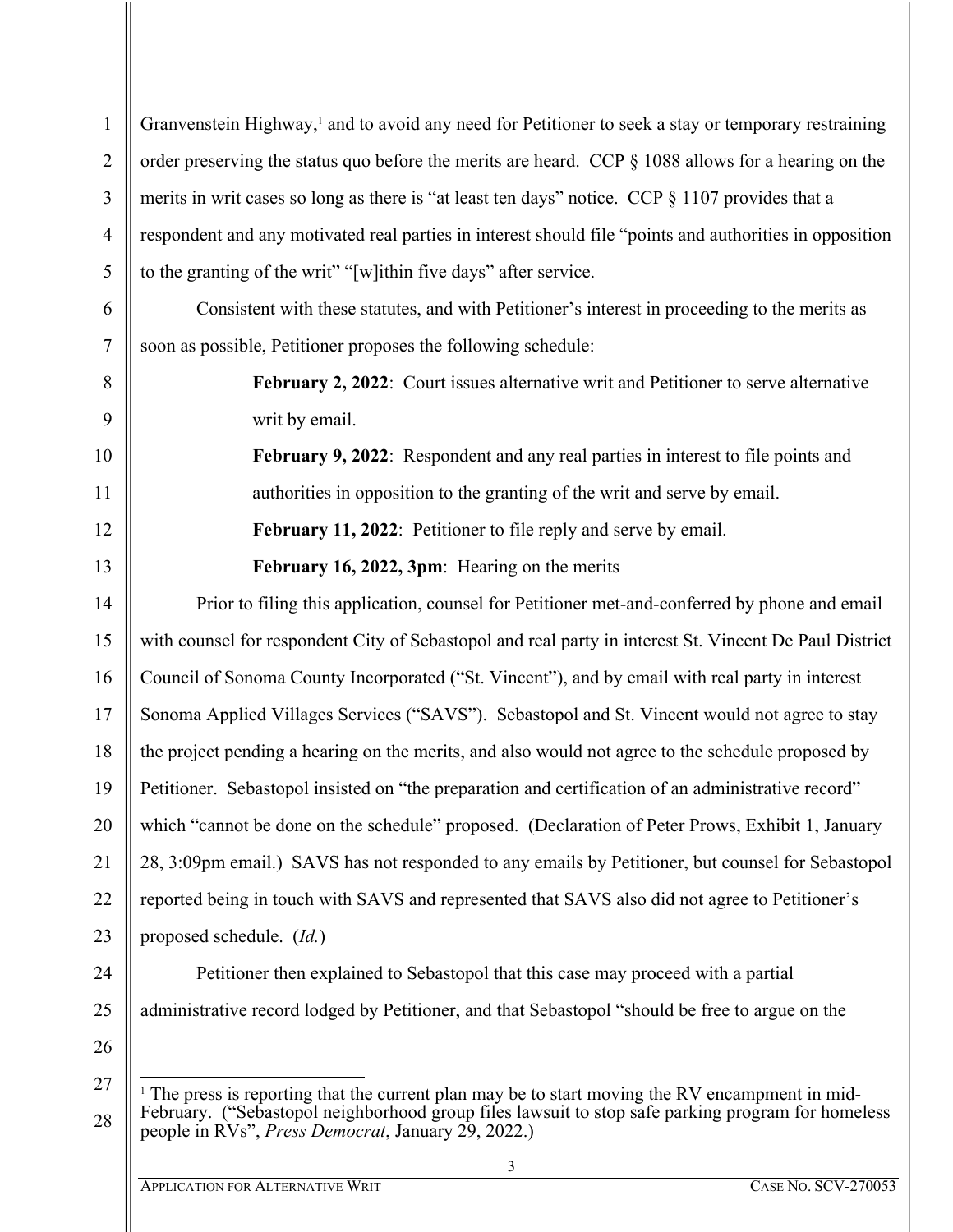| $\mathbf{1}$     | merits that [Petitioner has] not lodged a sufficient record to show an abuse of discretion, or to  |                                                                                                   |  |
|------------------|----------------------------------------------------------------------------------------------------|---------------------------------------------------------------------------------------------------|--|
| $\overline{2}$   | supplement the record with any other appropriate materials [Sebastopol would] like." (Id., January |                                                                                                   |  |
| 3                | 28, 4:02pm email.)                                                                                 |                                                                                                   |  |
| $\overline{4}$   |                                                                                                    | This application is based on the verified petition for writ of mandamus, the accompanying         |  |
| 5                |                                                                                                    | memorandum, the partial administrative record, the declaration of Peter Prows, and such other and |  |
| 6                | further evidence as may be presented at the hearing on this application.                           |                                                                                                   |  |
| $\boldsymbol{7}$ |                                                                                                    |                                                                                                   |  |
| $8\,$            | Dated: January 31, 2022                                                                            | By: /s/ Peter Prows                                                                               |  |
| 9                |                                                                                                    | Peter Prows<br>Briscoe Ivester & Bazel LLP                                                        |  |
| 10               |                                                                                                    | <b>Attorneys for Petitioner</b>                                                                   |  |
| 11               |                                                                                                    | FRIENDS OF NORTHWEST SEBASTOPOL                                                                   |  |
| 12               |                                                                                                    |                                                                                                   |  |
| 13               |                                                                                                    |                                                                                                   |  |
| 14               |                                                                                                    |                                                                                                   |  |
| 15               |                                                                                                    |                                                                                                   |  |
| 16               |                                                                                                    |                                                                                                   |  |
| 17               |                                                                                                    |                                                                                                   |  |
| 18               |                                                                                                    |                                                                                                   |  |
| 19               |                                                                                                    |                                                                                                   |  |
| 20               |                                                                                                    |                                                                                                   |  |
| 21<br>22         |                                                                                                    |                                                                                                   |  |
| 23               |                                                                                                    |                                                                                                   |  |
| 24               |                                                                                                    |                                                                                                   |  |
| 25               |                                                                                                    |                                                                                                   |  |
| 26               |                                                                                                    |                                                                                                   |  |
| 27               |                                                                                                    |                                                                                                   |  |
| 28               |                                                                                                    |                                                                                                   |  |
|                  |                                                                                                    |                                                                                                   |  |
|                  | <b>APPLICATION FOR ALTERNATIVE WRIT</b>                                                            | 4<br><b>CASE NO. SCV-270053</b>                                                                   |  |
|                  |                                                                                                    |                                                                                                   |  |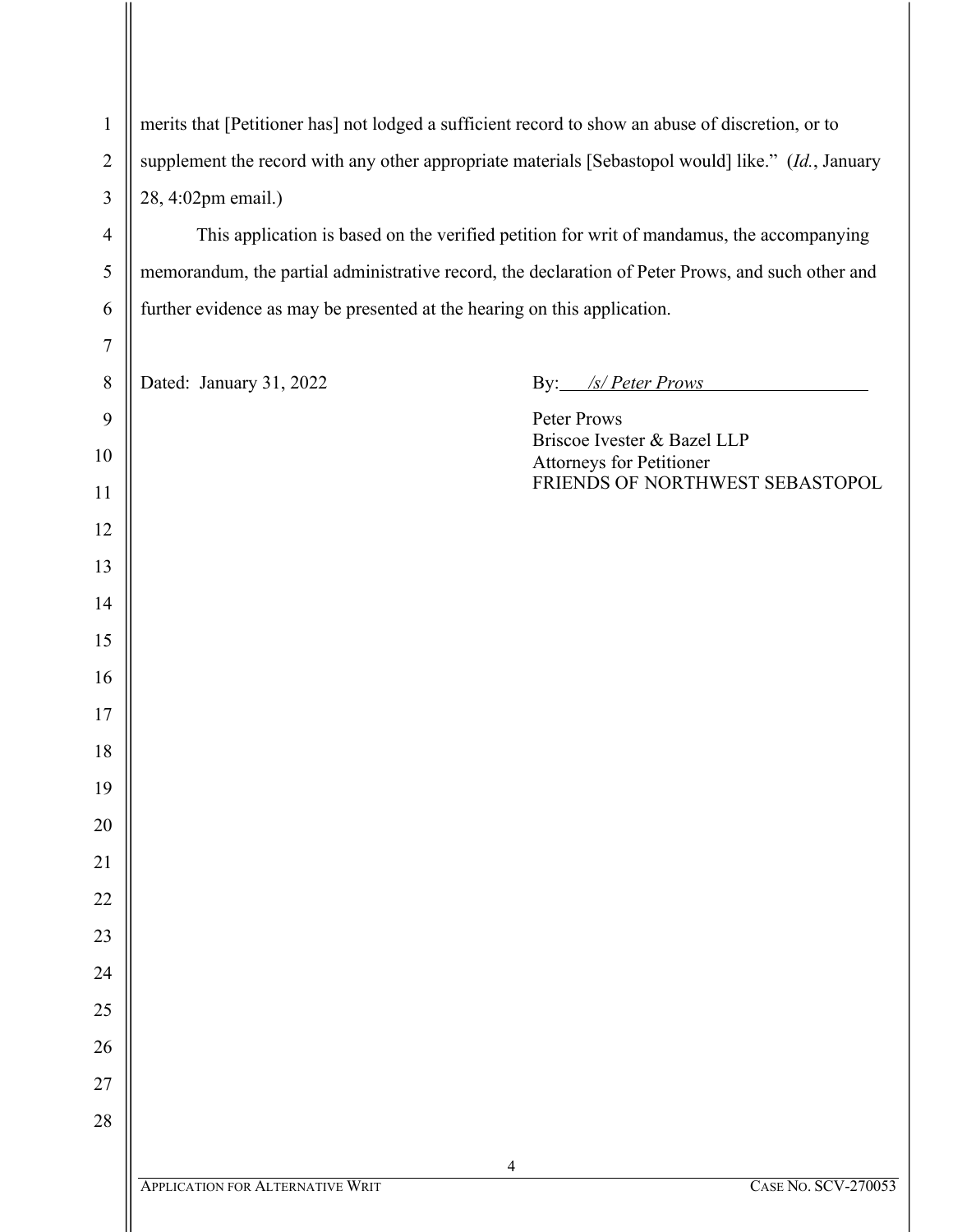| 1              | Table of Contents                                                     |
|----------------|-----------------------------------------------------------------------|
| $\overline{2}$ |                                                                       |
| 3              |                                                                       |
| 4              |                                                                       |
| 5              | A. The State Streamlines RV Encampments On                            |
| 6              | B. Sebastopol Passes Over Several Potential Sites                     |
| 7              |                                                                       |
| 8              | C. Sebastopol Decides To Permit The RV Encampment                     |
| 9              |                                                                       |
| 10             | IV. SEBASTOPOL PREJUDICIALLY ABUSED ITS DISCRETION  11                |
| 11             | A. The RV Encampment Violates The Zoning Code's                       |
| 12             | B. Sebastopol's Approval Violated Its                                 |
| 13             |                                                                       |
| 14             |                                                                       |
| 15             | D. Sebastopol Did Nothing To Comply With CEQA (Fourth Count)  13      |
| 16             |                                                                       |
| 17             |                                                                       |
| 18             |                                                                       |
| 19             |                                                                       |
| 20             |                                                                       |
| 21             |                                                                       |
| 22             |                                                                       |
| 23             |                                                                       |
| 24             |                                                                       |
| 25             |                                                                       |
| 26             |                                                                       |
| 27             |                                                                       |
| 28             |                                                                       |
|                | 5                                                                     |
|                | <b>CASE No. SCV-270053</b><br><b>APPLICATION FOR ALTERNATIVE WRIT</b> |
|                |                                                                       |

 $\mathop{\rm II}\nolimits$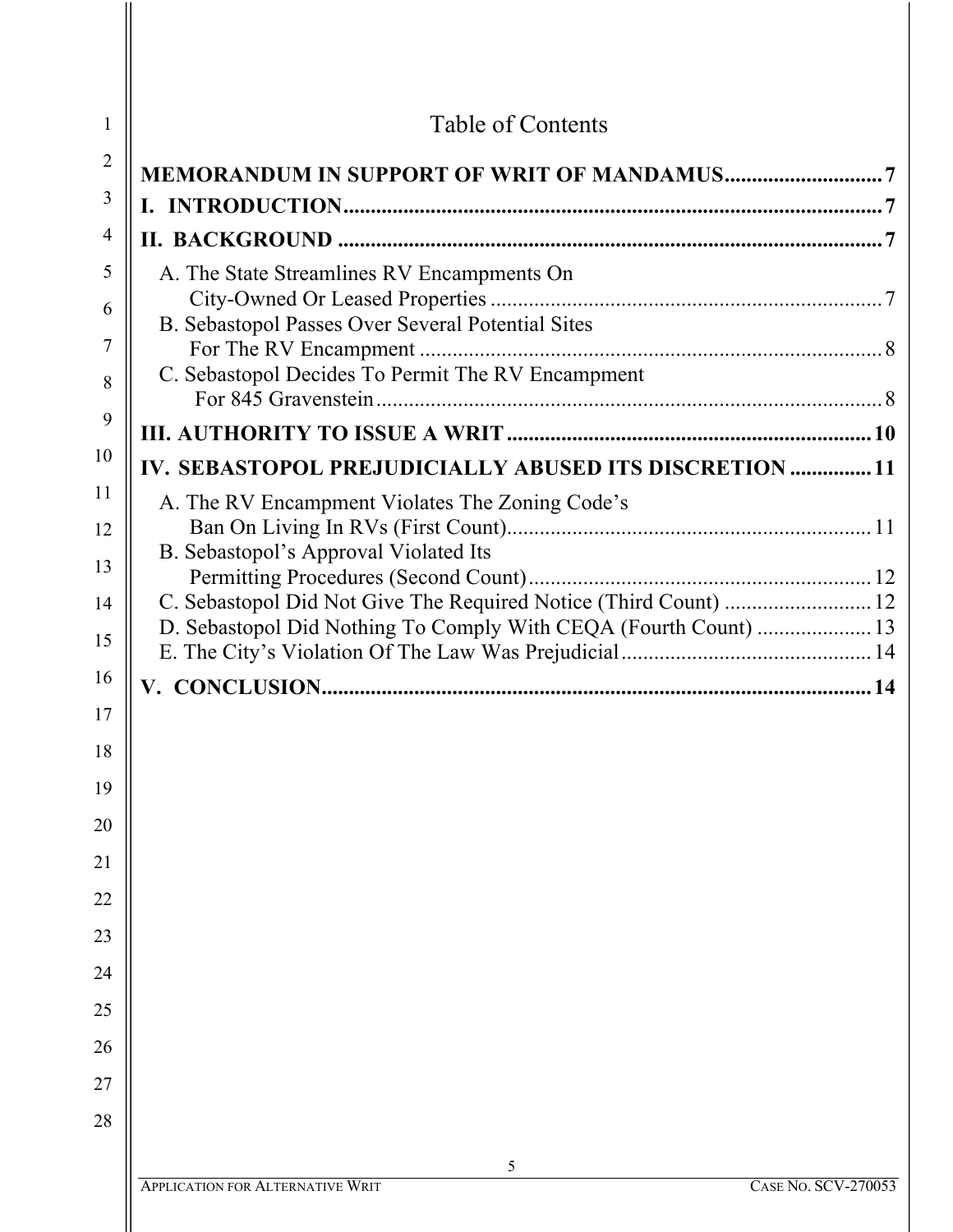| Table of Authorities                                                                    |  |
|-----------------------------------------------------------------------------------------|--|
|                                                                                         |  |
| <b>Cases</b>                                                                            |  |
|                                                                                         |  |
| Union of Medical Marijuana Patients, Inc. v. City of San Diego (2019) 7 Cal.5th 1171 13 |  |
| <b>Statutes</b>                                                                         |  |
|                                                                                         |  |
|                                                                                         |  |
|                                                                                         |  |
|                                                                                         |  |
|                                                                                         |  |
|                                                                                         |  |
|                                                                                         |  |
|                                                                                         |  |
|                                                                                         |  |
|                                                                                         |  |
|                                                                                         |  |
|                                                                                         |  |
|                                                                                         |  |
|                                                                                         |  |
|                                                                                         |  |
|                                                                                         |  |
|                                                                                         |  |
|                                                                                         |  |
|                                                                                         |  |
| <b>Regulations</b>                                                                      |  |
|                                                                                         |  |
|                                                                                         |  |
|                                                                                         |  |
|                                                                                         |  |
|                                                                                         |  |
|                                                                                         |  |
|                                                                                         |  |
|                                                                                         |  |
|                                                                                         |  |
|                                                                                         |  |
|                                                                                         |  |
|                                                                                         |  |
|                                                                                         |  |
|                                                                                         |  |
| 6                                                                                       |  |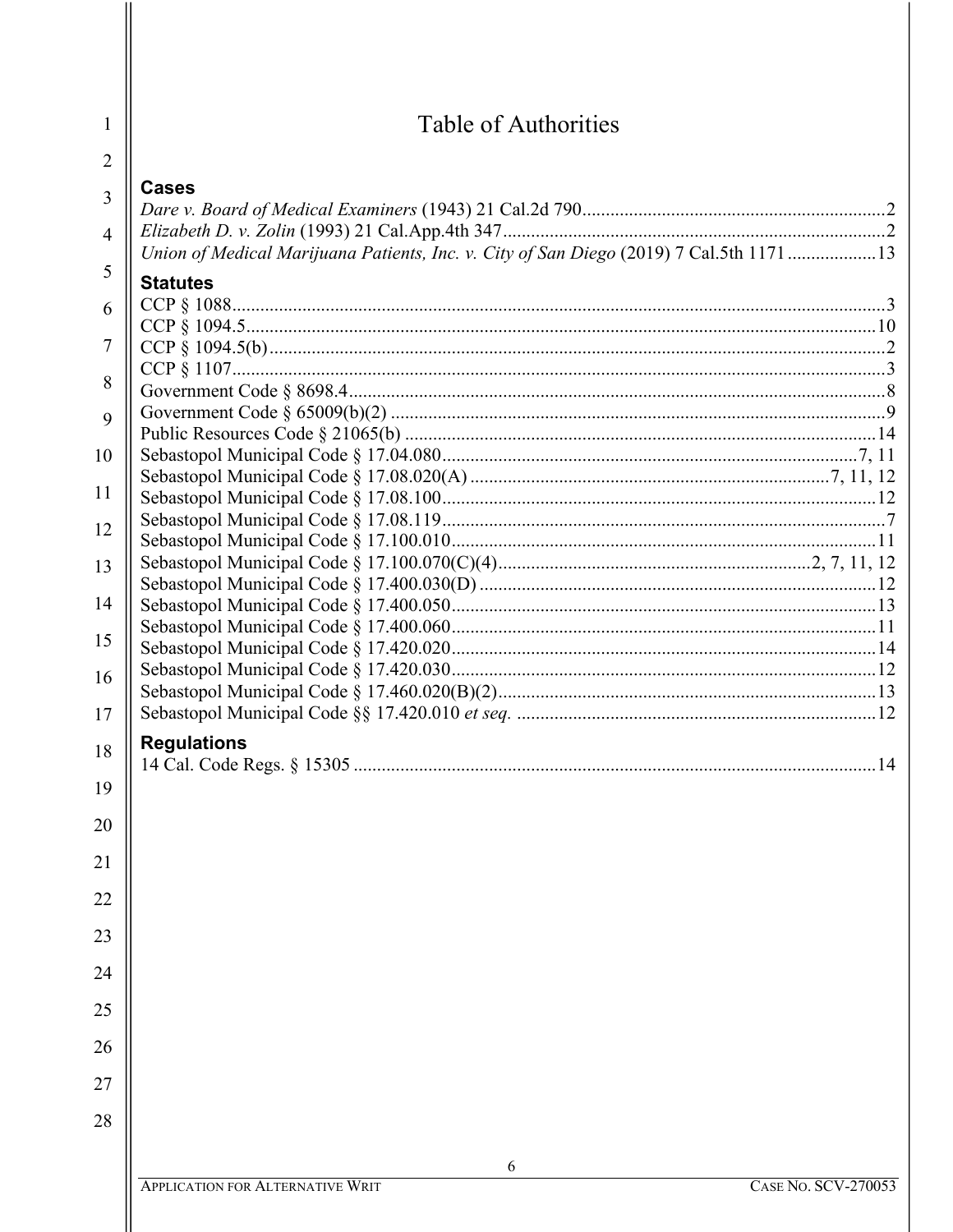### **MEMORANDUM IN SUPPORT OF WRIT OF MANDAMUS**

### **I. INTRODUCTION**

The City of Sebastopol permitted a large RV encampment on a private lot, formerly used as a gas station, even though the Sebastopol Zoning Code flatly forbids RV encampments. Sebastopol rushed through this illegal RV encampment without even the minimum 12-days public notice required by the Zoning Code, any Planning Department Review, or any environmental review under CEQA. Sebastopol did not try to justify its failure to follow the law. Petitioner Friends of Northwest Sebastopol, a nonprofit, is concerned about the harm this illegal and rushed project is likely to have on the local community.

In rushing to approve this illegal RV encampment, Sebastopol passed over multiple Cityowned sites where the encampment could have been sited without any Zoning Code restrictions or CEQA requirements, and another site where the City had issued, or was prepared to issue, use permits that might have lawfully allowed the RV encampment.

A writ of mandamus should issue commanding the City to set aside its decision. A writ may help Sebastopol focus on alternative sites where this encampment may be legally sited.

### **II. BACKGROUND**

### **A. The State Streamlines RV Encampments On City-Owned Or Leased Properties**

The Sebastopol Zoning Code, comprising Chapter 17 of the Sebastopol Municipal Code, contains strict restrictions on RVs in the City.<sup>2</sup> The Zoning Code flatly forbids living or working in recreational vehicles anywhere within the City limits. (Sebastopol Municipal Code § 17.100.070(C)(4) ("Recreational vehicles may be stored on properties if placement conforms to applicable setback requirements, but shall not be occupied or used for residential, commercial, industrial, or other purposes"); *see id.* § 17.04.080 ("…no uses shall be established, substituted, expanded, constructed, altered, moved, or otherwise changed … except in conformity with the Zoning Code").) That particular prohibition controls over any more general provisions of the Zoning Code. (*See id.* § 17.08.020(A) ("The particular shall control the general.").)

 $2 A$  recreational vehicle ("RV") is a motor home, travel trailer, truck camper, or camping trailer designed for human habitation. (Sebastopol Municipal Code § 17.08.119.)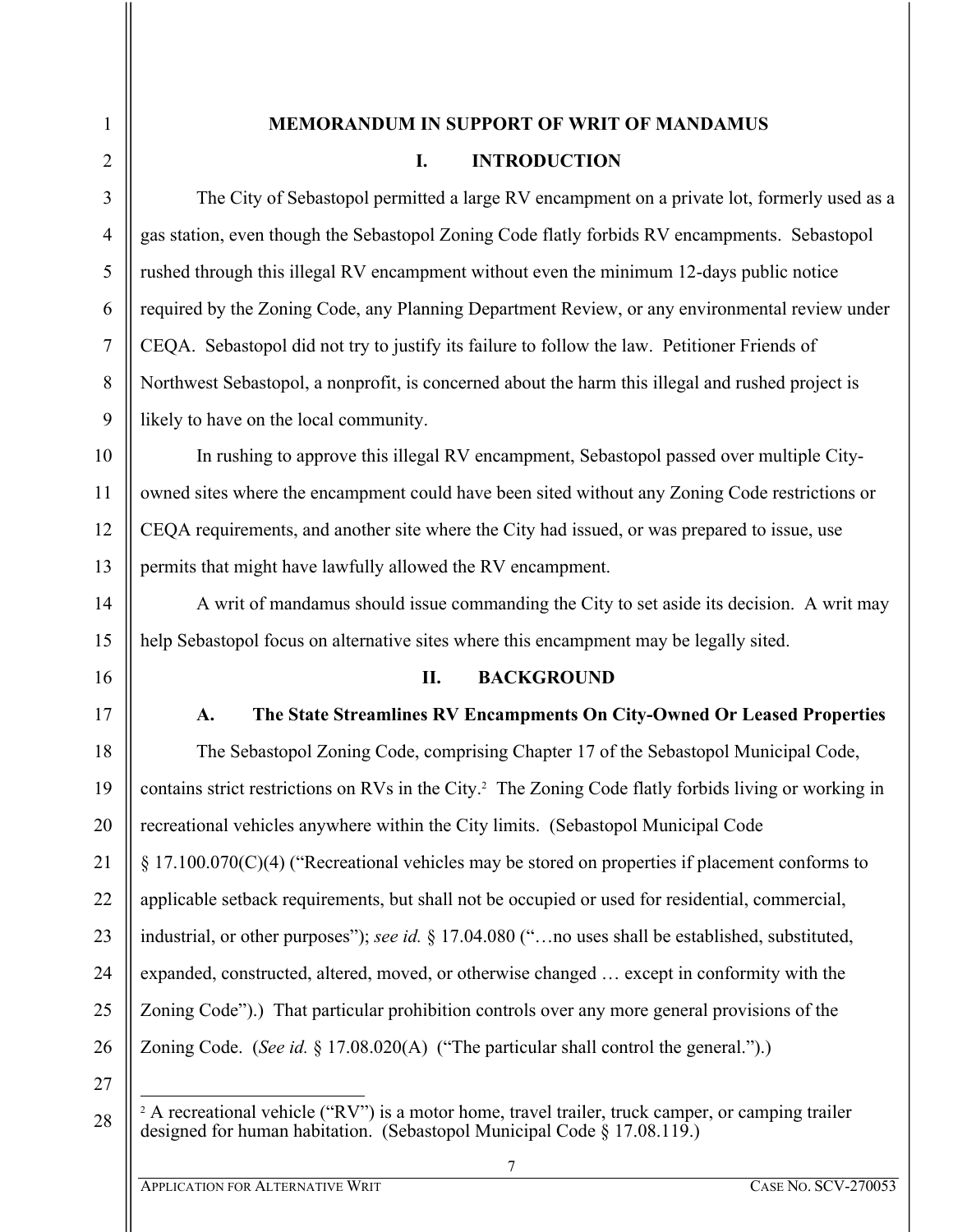Government Code section 8698.4 exempts "safe parking" projects for the homeless on "a parking lot owned or leased by a city" (para. (c)(1)) with a declared homeless emergency, from "any  $\ldots$  zoning  $\ldots$  laws" (para. (a)(2)(A)(ii)) and from CEQA (para. (a)(4)). Sebastopol has declared a homeless emergency. (Partial Administrative Record ("PAR") at 133 (approving resolution proclaiming the existence of a local homeless emergency in Sebastopol).)

Sebastopol could have relied on this exemption to approve an RV encampment on cityowned or leased property without concern for restrictions in its Zoning Code or for CEQA. But this Government Code section does not provide any exemptions for RV encampments on property not owned or leased by a city.

### **B. Sebastopol Passes Over Several Potential Sites For The RV Encampment**

The RV encampment at issue is currently located on City property on Morris Street in Sebastopol. (PAR at 5 (referring to "the relocation of the RVs on Morris Street").) Because those RVs are located on City-owned property, they are exempt from the Zoning Code prohibition on living in RVs and from any need for CEQA review to allow those RVs to stay. Yet Sebastopol decided to "clear[] Morris Street". (PAR at 141.)

Sebastopol also considered using a City-owned "Public Works Storage" yard for the RV encampment. (PAR at 8.) "The viability of the [Public Works] Storage Yard has been fully explored, with largely positive results"—except for the \$130,000-\$290,000 costs required. (PAR at 6-7.) As City-owned property, the Public Works Storage Yard site would also have been exempt from the Zoning Code RV prohibition and from CEQA. Yet Sebastopol rejected this "largely positive" location as well. (PAR at 95.)

Sebastopol has also gone through a normal use permit process, via the Planning Commission, for homeless-shelter projects at a community church. (PAR at 101.) But Sebastopol did not grant a use permit or involve the Planning Commission for the RV encampment here. (*Id.*)

# **C. Sebastopol Decides To Permit The RV Encampment For 845 Gravenstein**

Through at least November 17, 2021, Sebastopol had been planning to move the Morris Street RV encampment to the City-owned Public Works Storage yard. (PAR at 85.) On November

8

28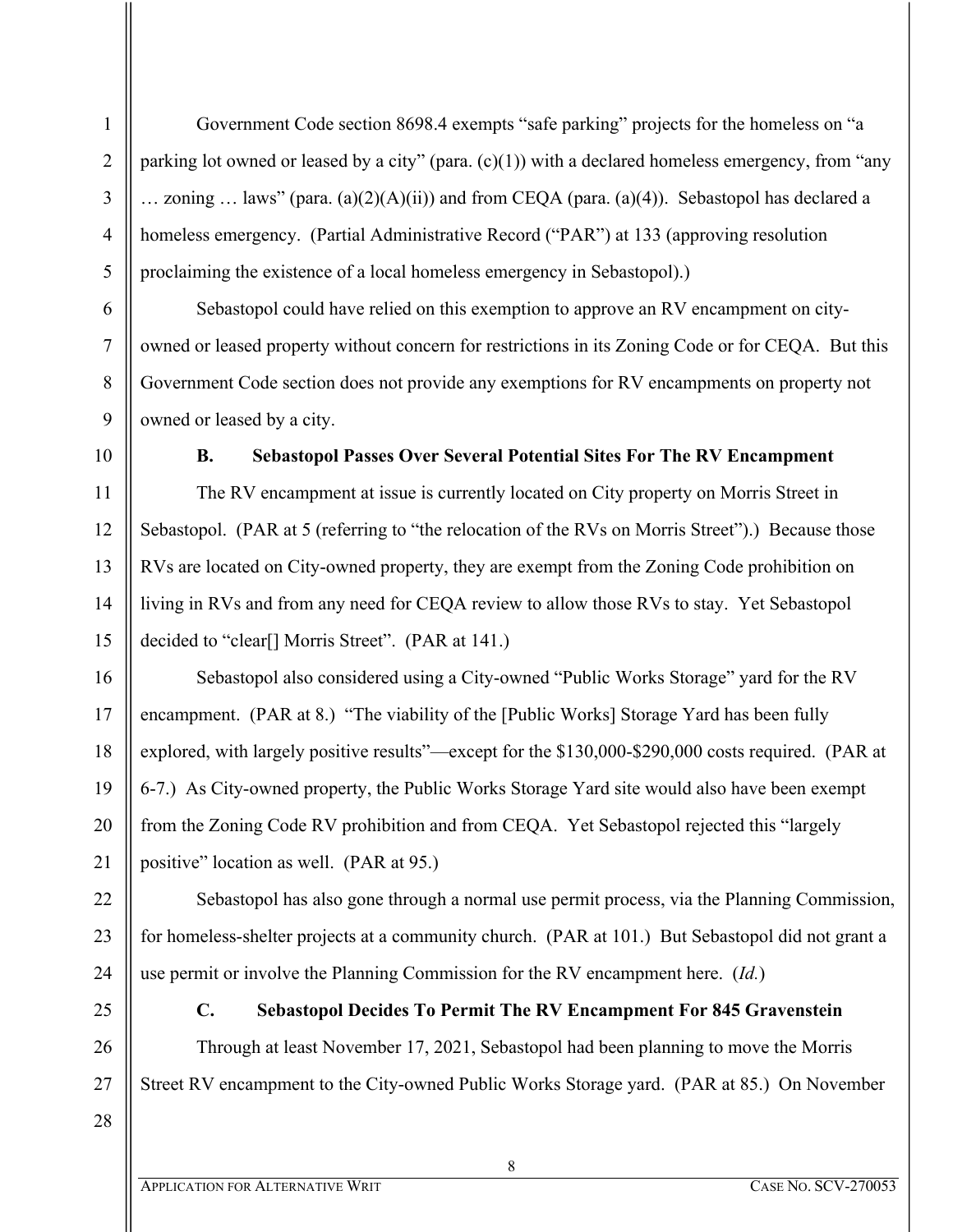18, Sebastopol staff began exploring moving the RV encampment to 845 Gravenstein Highway in northwest Sebastopol. (*Id.*)

845 Gravenstein is the site of an abandoned former gas service station (PAR at 66 (streetlevel photo of property, with abandoned AmeriGas building visible)), and is within a quarter mile of a charter school (PAR at 109). Former gas station sites raise obvious concerns for public health. Although there are unresolved "environmental issues" with the site (PAR at 118), there is no evidence this site had ever been cleaned up. There are sufficient environmental concerns about the site for St. Vincent's to have commissioned a "phase one" environmental site assessment<sup>3</sup>, but as of the date of the City's decision that assessment had not been completed (PAR at 123).

After sitting unsold for almost 300 days (PAR at 118), on November 24, 2021, Real Party in Interest St. Vincent entered escrow to purchase 845 Gravenstein (PAR at 85).

Six days later, on November 30, the Sebastopol City Council first considered moving the RV encampment at Morris Street to 845 Gravenstein, in an arrangement by which Real Party in Interest Sonoma Applied Villages Services ("SAVS") would lease the property from St. Vincent for the RV encampment. (*Id.*) The Sebastopol Planning Commission did not review the project first. (*Id.*)

When there's a "land use issue", Sebastopol must give notice to all property owners near the site, but Sebastopol did not give notice of this project to property owners nearby to 845 Gravenstein, including members of Friends. (PAR at 95 (City Manager/City Attorney admitting that "[t]hat notice was not given"); Verified Petition For Writ Of Mandate ¶ 7.) The agenda for the November 30 City Council meeting incorrectly stated that 845 Gravenstein is "City Owned Property". (PAR at 1.) The agenda did not include the statement that Government Code section 65009(b)(2) requires to be included if the City wishes to defend its action based on failure to exhaust, and says nothing about CEQA or any intent by the City to rely on a CEQA exemption. (*Id.*)

24 25

26

1

2

3

4

5

6

7

8

9

10

project by word-of-mouth, were overwhelmingly opposed to the project. (PAR at 105-120.) Those

The public commenters, who despite the lack of formal notice had managed to hear about the

<sup>&</sup>lt;sup>3</sup> A "Phase One" environmental site assessment "is a report prepared for a real estate holding that identifies potential or existing environmental contamination liabilities". (https://en.wikipedia.org/wiki/Phase I environmental site assessment)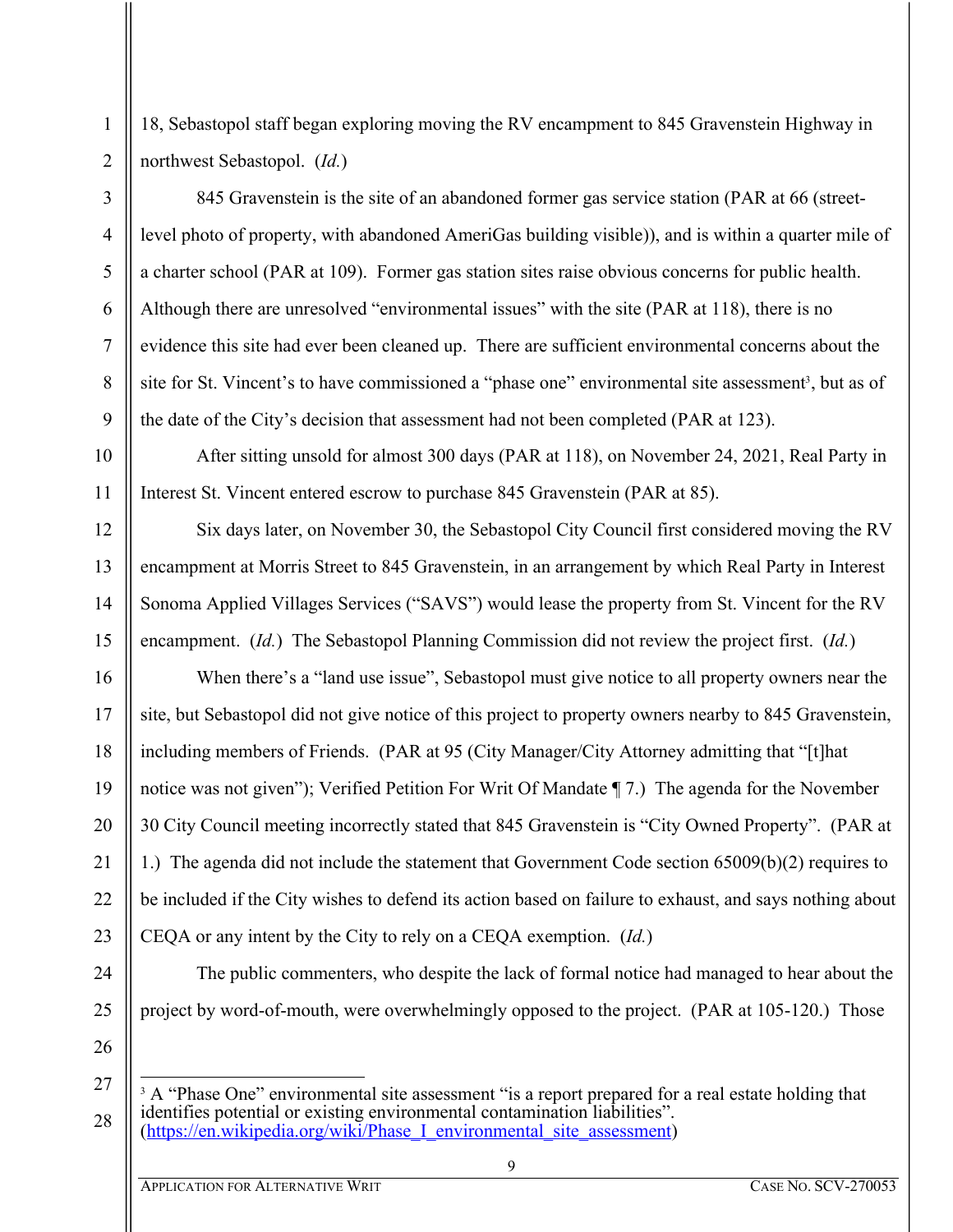public commenters included several current members of Friends, who objected to the lack of adequate notice and the adverse impacts that the proposed RV encampment would have on their homes, neighborhood, businesses, and school children. (Verified Petition ¶ 24.)

Despite this opposition, the City Council approved moving the RV encampment to 845 Gravenstein. (PAR at 138-1 40 (Minute Order 2021-299).) The program was designed to allow "RVs" to be "used as primary residences" at the site. (PAR at 18.) As part of the same approval, Sebastopol also entered into a memorandum of understanding with SAVS on an "operational agreement" for the encampment in which Sebastopol "agrees to permit the use of the site for a temporary RV Village … ." (PAR at 18-20 (Memorandum Of Understanding with SAVS approved by Sebastopol at November 30 meeting).) The City Council did not consider or approve any variance or exemption from the Zoning Code's ban on living in RVs, because some of the Councilmembers (erroneously) considered an RV encampment to be an already "permitted" use. (PAR at 101 ("it is a permitted use in our zoning ordinance for this zone").) The Council also made no CEQA findings or determination whether a CEQA exemption applied. (*See* PAR at 138-140 (no CEQA determination).)

At the same hearing, the Council also resolved to "prohibit[] RVs from moving into [845 Gravenstein]" until the RV parking concerns at Morris Street are "addressed and resolved" per modifications of the City's parking rules. (PAR 141-142.) Sebastopol has not yet adopted any changes to its parking rules.

This suit timely followed.

# **III. AUTHORITY TO ISSUE A WRIT**

CCP  $\S$  1094.5 compels a court to "set aside" (para. (f)) agency action, and authorizes the court to "enjoin[]" the agency (para. (f)), if the agency has committed "any prejudicial abuse of discretion" (para. (b)). "Abuse of discretion is established if the respondent has not proceeded in the manner required by law". *(Id. para. (b).)* 

Here, Sebastopol did not proceed in the manner required by law, and prejudicially abused its discretion, when it rushed to approve the RV encampment for 845 Gravenstein, even though the Zoning Code prohibits living in RVs and no variance was approved or CEQA done.

10

1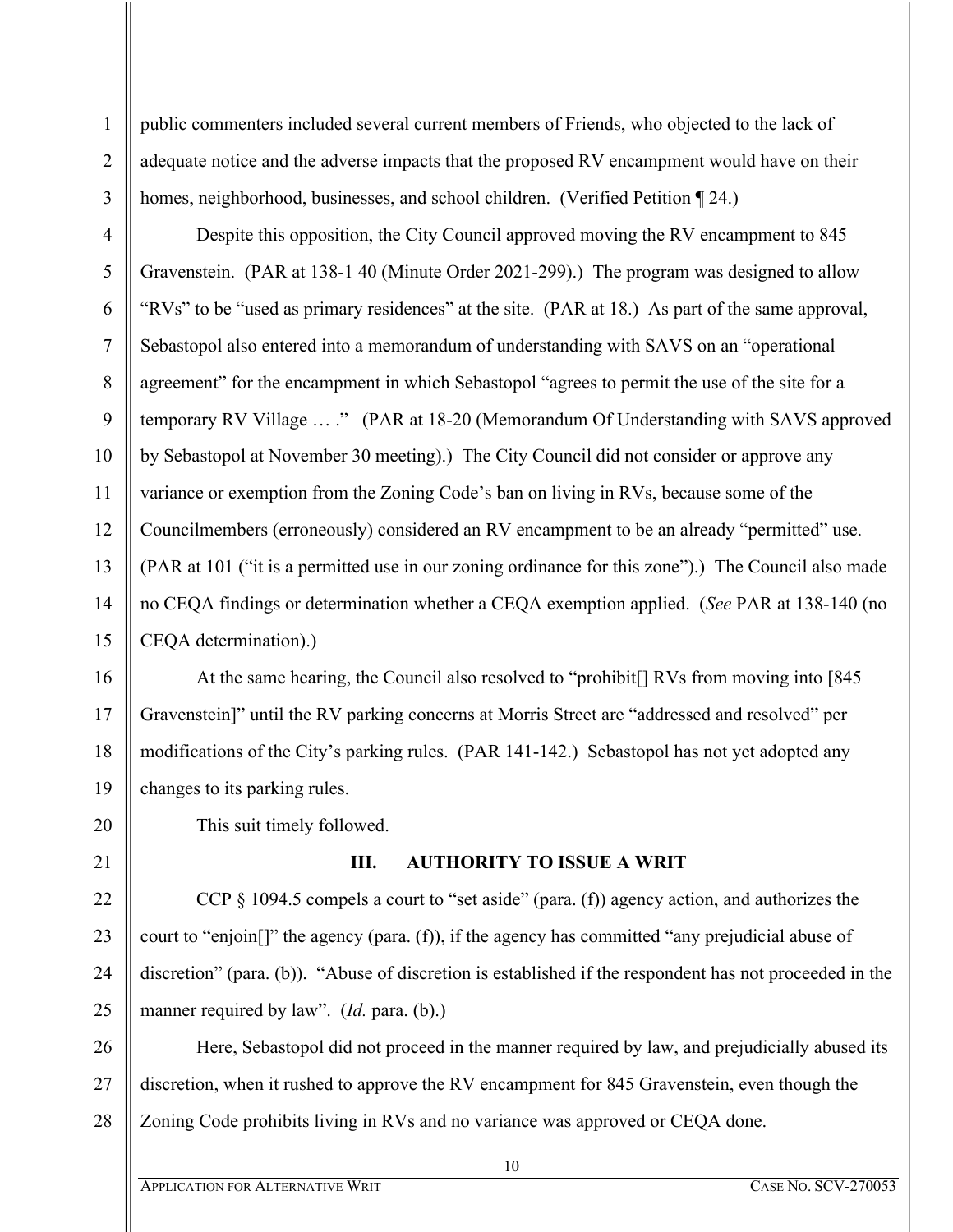## **IV. SEBASTOPOL PREJUDICIALLY ABUSED ITS DISCRETION**

## **A. The RV Encampment Violates The Zoning Code's Ban On Living In RVs (First Count)**

The first count in the petition alleges an abuse of discretion because the RV encampment violates the Zoning Code's prohibition on residential use of RVs. Sebastopol approved an RV encampment at 845 Gravenstein, intended to be "primary residences", without any variances. (See Section II.C above.) Yet the Sebastopol Zoning Code forbids living or working in recreational vehicles anywhere within the City limits:

*C. Restrictions on Certain Uses.*

 $\lceil$ ...]

4. Recreational vehicles may be stored on properties if placement conforms to applicable setback requirements, but shall not be occupied or used for residential, commercial, industrial, or other purposes.

(Sebastopol Municipal Code § 17.100.070 $(C)(4)$  (underlining added added).) This particular prohibition controls over any more general provisions of the Zoning Code. (*See id.* § 17.08.020(A) ("The particular shall control the general.").)

16 17 18 19 20 21 22 23 This prohibition is to "apply throughout Sebastopol". (*Id.* § 17.100.010.) "Except as otherwise allowed by the Zoning Code, no uses shall be established, substituted, expanded, constructed, altered, moved, or otherwise changed … ." (*See id.* § 17.04.080.) "Zoning consistency shall be required for all … structures hereinafter erected, constructed, repaired or moved … , and for the use of vacant land or for a change in the character of the use of land, within any district established by this code." (*Id.* § 17.400.060.) Because Sebastopol approved an RV encampment even though the Zoning Code bans RV encampments in Sebastopol, Sebastopol abused its discretion by not complying with the law. This case is as simple as that.

The City Council's approval of the RV encampment cannot reasonably be characterized as the approval of a variance from the Zoning Code prohibition on living on RVs. (*See* Sebastopol Municipal Code §§ 17.420.010 *et seq.* (prescribing "the procedure for the relaxation of any substantive provision of the zoning regulations …").) The City Council nowhere characterized its

28

27

24

25

26

1

2

3

4

5

6

7

8

9

10

11

12

13

14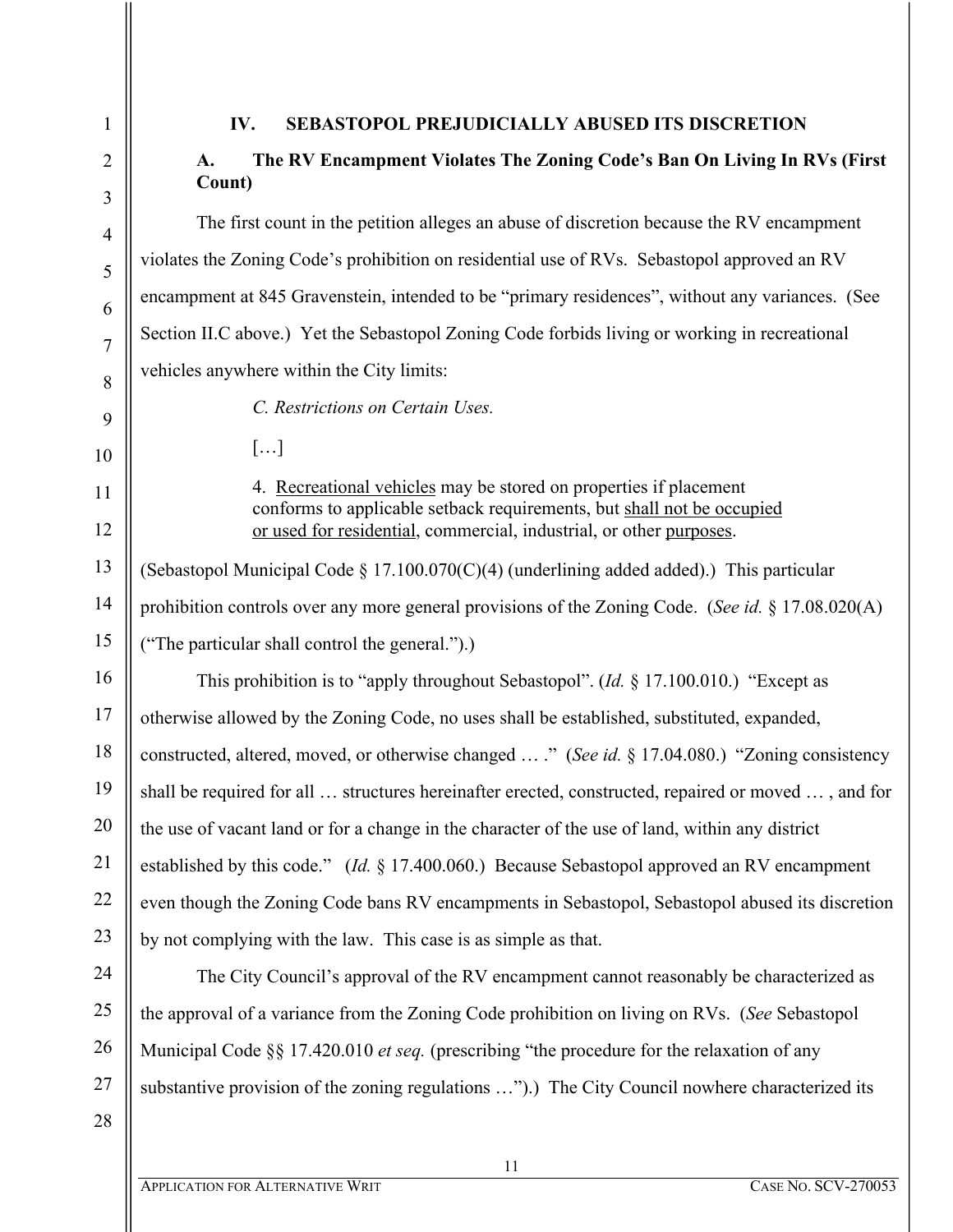1

decision as a variance. Nor could it have: variances are decided by the Planning Commission. (*Id.* § 17.420.030; *see id.* Table 17.400-1 (variance decisions made by the Planning Commission).)

The City Councilmembers who viewed an RV encampment to be a "permitted" use were just wrong. The Zoning Code flatly bans residential use of RVs. (Sebastopol Municipal Code §  $17.100.070(C)(4)$ .) This particular prohibition controls over any more general provisions of the Zoning Code. (*See id.* § 17.08.020(A) ("The particular shall control the general.") .) For example, while the Zoning Code generally permits a "homeless shelter" on properties zoned "General Commercial" (Zoning Code Table 17.25-1), that general permission does not override the particular prohibition on residential use of RVs. So while a traditional full-service homeless shelter facility, where individual rooms for people are all under the same roof, would be permitted, an RV encampment for the homeless is prohibited. (*See also* Sebastopol Municipal Code § 17.08.100 (defining "Homeless shelter" to include a "facility" with "individual rooms", but excluding any facility with "individual dwelling units").) An RV encampment at 845 Gravenstein is not permitted.

Sebastopol abused its discretion in approving an RV encampment over the Zoning Code's flat prohibition on RV encampments.

## **B. Sebastopol's Approval Violated Its Permitting Procedures (Second Count)**

The petition's second count alleges an abuse of discretion because the City's approval did not follow its own permitting procedures. Sebastopol agreed with SAVS "to permit" the RV encampment. (PAR at 18.) But the Zoning Code requires permits to be preceded by applications, fees, review and recommendation by the Planning Department, and CEQA compliance. (Sebastopol Municipal Code  $\S 17.400.030(D)$ .) But none of that was done here: the RV encampment project came straight to City Council, without any Planning Department review or CEQA. (See Section II.C above.) The City Council abused its discretion in not following its own permitting procedures before deciding to permit the RV encampment here.

## **C. Sebastopol Did Not Give The Required Notice (Third Count)**

The petition's third count alleges an abuse of discretion because the City did not give the public the advance notice the Zoning Code required. The Zoning Code requires that the public be given at least 12 days notice for variances, and that the notice include specific notice by mail to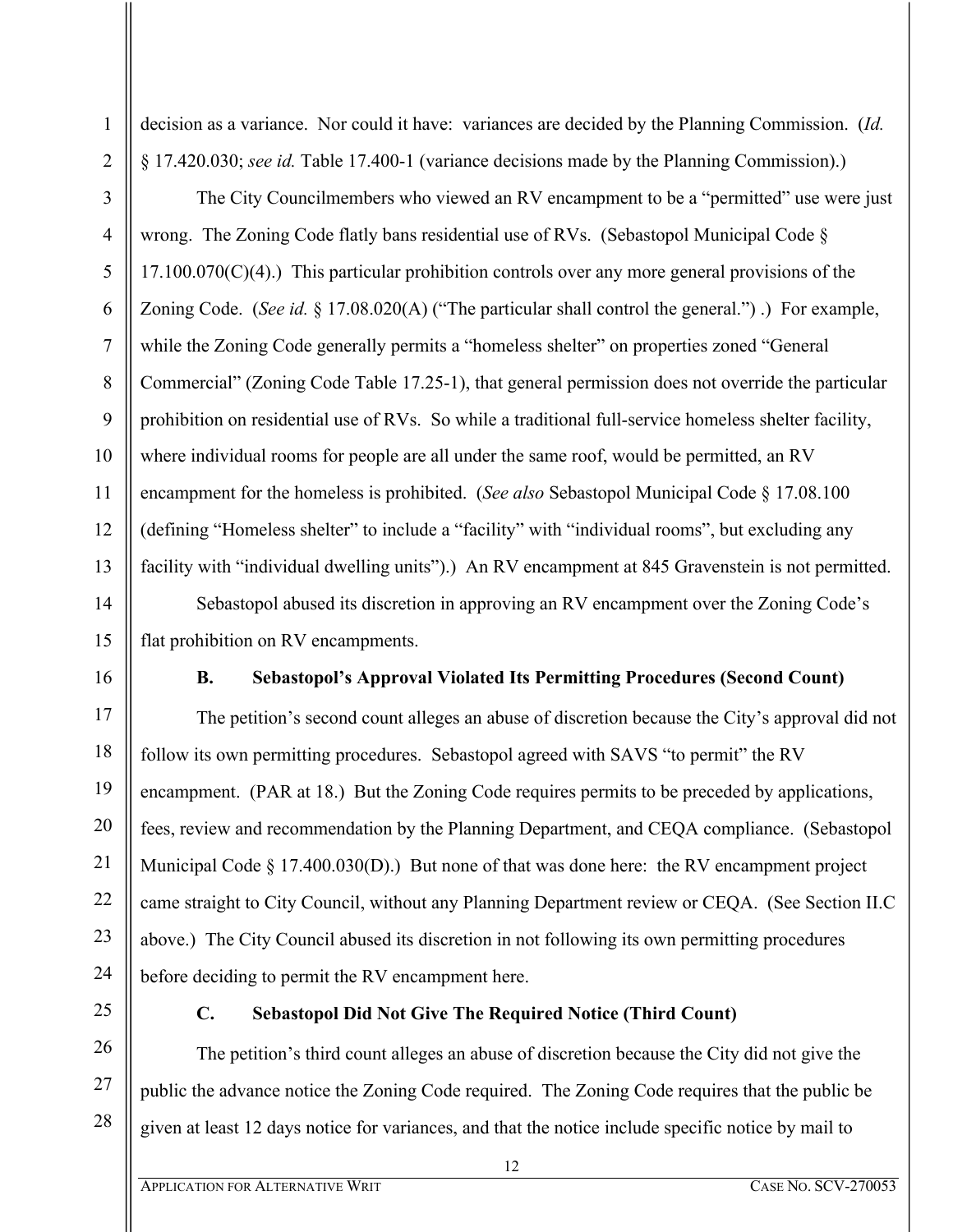owners of all properties within 600 feet of the site; even a temporary use of a year under the Zoning Code requires 12 days-notice to adjacent property owners. (Sebastopol Municipal Code § 17.400.050 and Table 17.400-2, *id*. at § 17.460.020(B)(2) .) Because the Zoning Code prohibits residential RV use (see Section IV.A), such use could be allowed only with a variance. But here, because certain City Council members viewed this RV encampment as an already "permitted" use under the Zoning Code without any need for a variance (see Section II.C above), the Council acknowledged that the notice required for a variance was not given (*see id.*). Because the notice required to permit this nonpermitted use was not given, Sebastopol abused its discretion.

1

### **D. Sebastopol Did Nothing To Comply With CEQA (Fourth Count)**

The petition's fourth count alleges an abuse of discretion because the City did nothing to comply with CEQA. The City needed to comply with CEQA before approving this RV encampment.<sup>4</sup> But because certain City Council members viewed the project as a "permitted" use, the Council gave no consideration at all to CEQA. (See Section II.C above.) This was an abuse of discretion.

As an initial matter, because the RV encampment is supported by a grant from the City (PAR 18 ("Sebastopol agrees to grant reimbursement for lease amounts SAVS is required to pay for use of the site")), it may be subject to CEQA regardless of whether it requires a permit or a variance. (*See*  Pub. Res. Code § 21065(b) (activity may be a "project" subject to CEQA if it "is supported, in whole or in part, through contracts, grants, subsidies, loans, or other forms of assistance from one or more public agencies").) The City rightly did not invoke any exemption or exception to CEQA, which generally do not apply to "changes in land use" (14 Cal. Code Regs. § 15305) such as this change

(*Union of Medical Marijuana Patients, Inc. v. City of San Diego* (2019) 7 Cal.5th 1171, 1185.)

<sup>4</sup> CEQA compliance is a three-step process:

First, the agency must determine whether the proposed activity is subject to CEQA at all. Second, assuming CEQA is found to apply, the agency must decide whether the activity qualifies for one of the many exemptions that excuse otherwise covered activities from CEQA's environmental review. Finally, assuming no applicable exemption, the agency must undertake environmental review of the activity, the third tier.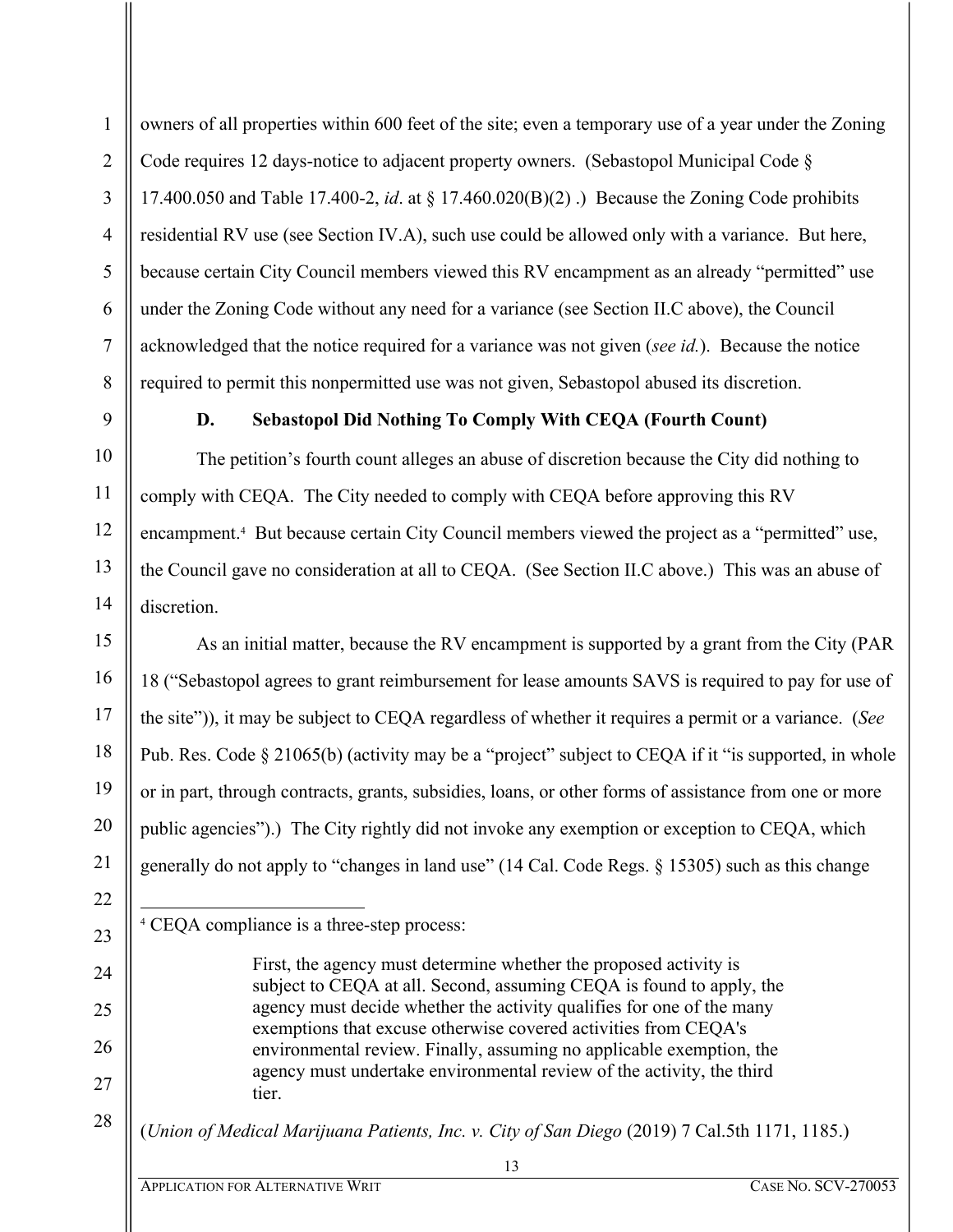2 3 4 5 6 7 8 9 from a commercial gas-service station to a residential RV encampment. The property, which has unresolved "environmental issues" concerning enough for St. Vincent's to commission a Phase One environmental site assessment, would add 22 new residential units to the property and cause potentially significant negative impacts to the neighborhood, the nearby school, and surrounding businesses. (See Section II.C above.) Environmental review under CEQA was required. (*See Union of Medical Marijuana Patients, Inc.*, 7 Cal.5th at 1187 (if there is substantial evidence of potentially significant environmental impacts, then an EIR or mitigated negative declaration is required).) The City's failure to do any kind of CEQA review to a City-funded project to which CEQA applies was an abuse of discretion.

10

11

12

18

21

22

24

25

26

27

1

### **E. The City's Violation Of The Law Was Prejudicial**

13 14 15 16 17 19 20 23 These violations of the law were prejudicial. The City failed to appreciate that residential RV uses are banned by its Zoning Code, and would require at least a variance. But the real parties likely could not get a variance here. To get a variance, they would need to show that "exceptional or extraordinary circumstances" apply to the property, that a variance "is necessary for the preservation and enjoyment of substantial property rights", and "will not … materially affect adversely" the neighborhood. (Sebastopol Municipal Code § 17.420.020.) But no extraordinary circumstances apply to this property: the City could have more easily permitted the same project on City-owned property, but declined to do so simply to save on costs. (See Section II.B above.) Real parties made no complaints at the November 30 hearing about their property rights should the project be denied. And the neighborhood will face material adverse effects to the environment, schools, and businesses—impacts that could have been more fully fleshed out with the CEQA review the City was required, but failed, to do. (See Section II.C above.) The City's abuse of discretion was prejudicial.

### **V. CONCLUSION**

Sebastopol's approval of this project was a prejudicial abuse of discretion. A peremptory writ of mandamus should issue ordering the City to set aside its November 30, 2021 approval of the project.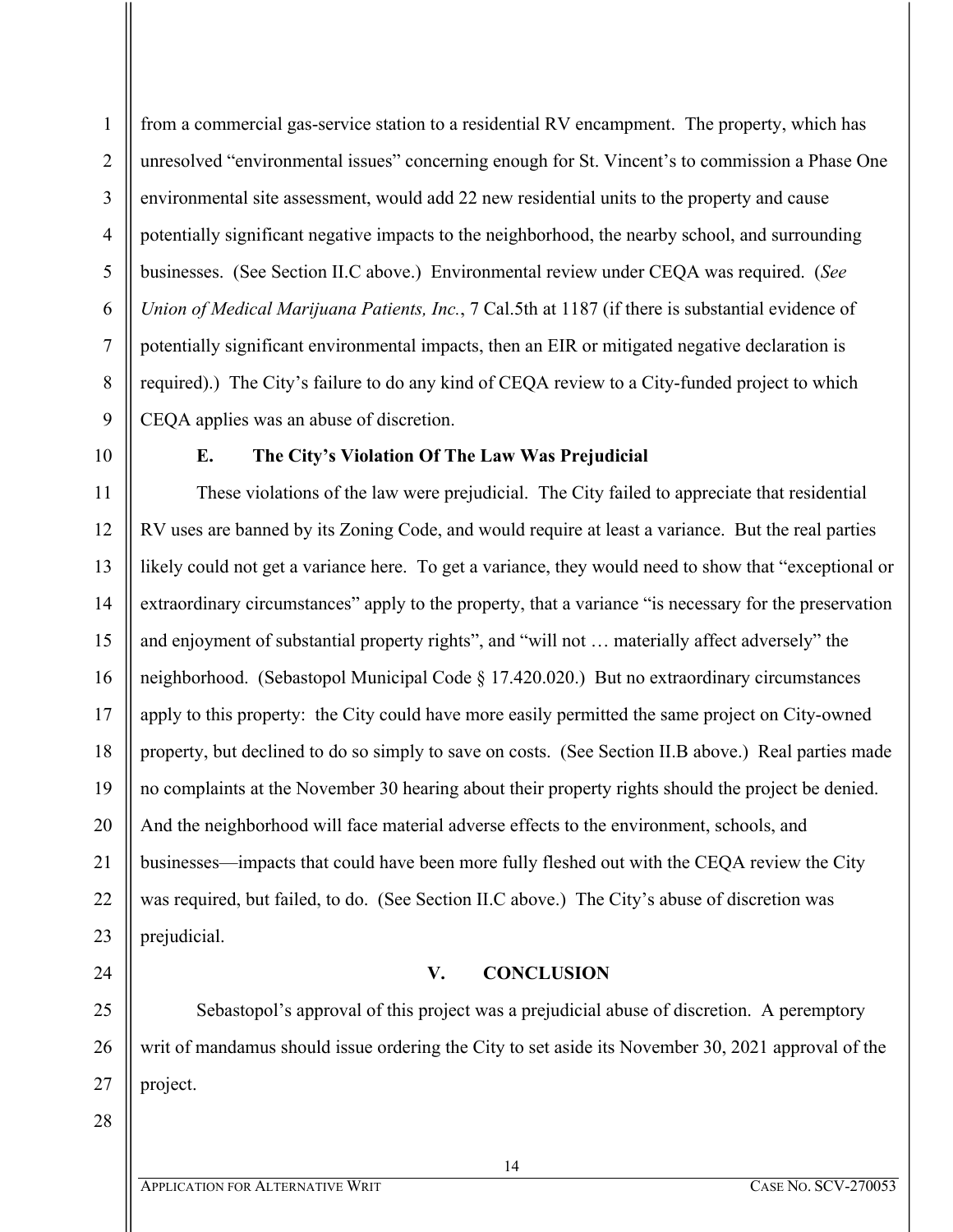| $\mathbf 1$    | DATED: January 31, 2022                 | BRISCOE IVESTER & BAZEL LLP                                                                      |
|----------------|-----------------------------------------|--------------------------------------------------------------------------------------------------|
| $\overline{2}$ |                                         |                                                                                                  |
| $\mathfrak{Z}$ |                                         |                                                                                                  |
| $\overline{4}$ |                                         | By: /s/Peter Prows<br>Peter Prows<br>Attorneys for Petitioner<br>FRIENDS OF NORTHWEST SEBASTOPOL |
| 5              |                                         |                                                                                                  |
| 6              |                                         |                                                                                                  |
| $\overline{7}$ |                                         |                                                                                                  |
| $\, 8$         |                                         |                                                                                                  |
| 9              |                                         |                                                                                                  |
| $10\,$         |                                         |                                                                                                  |
| 11             |                                         |                                                                                                  |
| 12             |                                         |                                                                                                  |
| 13             |                                         |                                                                                                  |
| 14             |                                         |                                                                                                  |
| 15             |                                         |                                                                                                  |
| 16             |                                         |                                                                                                  |
| $17$           |                                         |                                                                                                  |
| 18             |                                         |                                                                                                  |
| 19             |                                         |                                                                                                  |
| $20\,$         |                                         |                                                                                                  |
| 21             |                                         |                                                                                                  |
| $22\,$         |                                         |                                                                                                  |
| $23\,$         |                                         |                                                                                                  |
| $24\,$         |                                         |                                                                                                  |
| $25\,$         |                                         |                                                                                                  |
| $26\,$         |                                         |                                                                                                  |
| $27\,$         |                                         |                                                                                                  |
| $28\,$         |                                         |                                                                                                  |
|                |                                         | 15                                                                                               |
|                | <b>APPLICATION FOR ALTERNATIVE WRIT</b> | <b>CASE NO. SCV-270053</b>                                                                       |
|                |                                         |                                                                                                  |

 $\mathsf{II}$